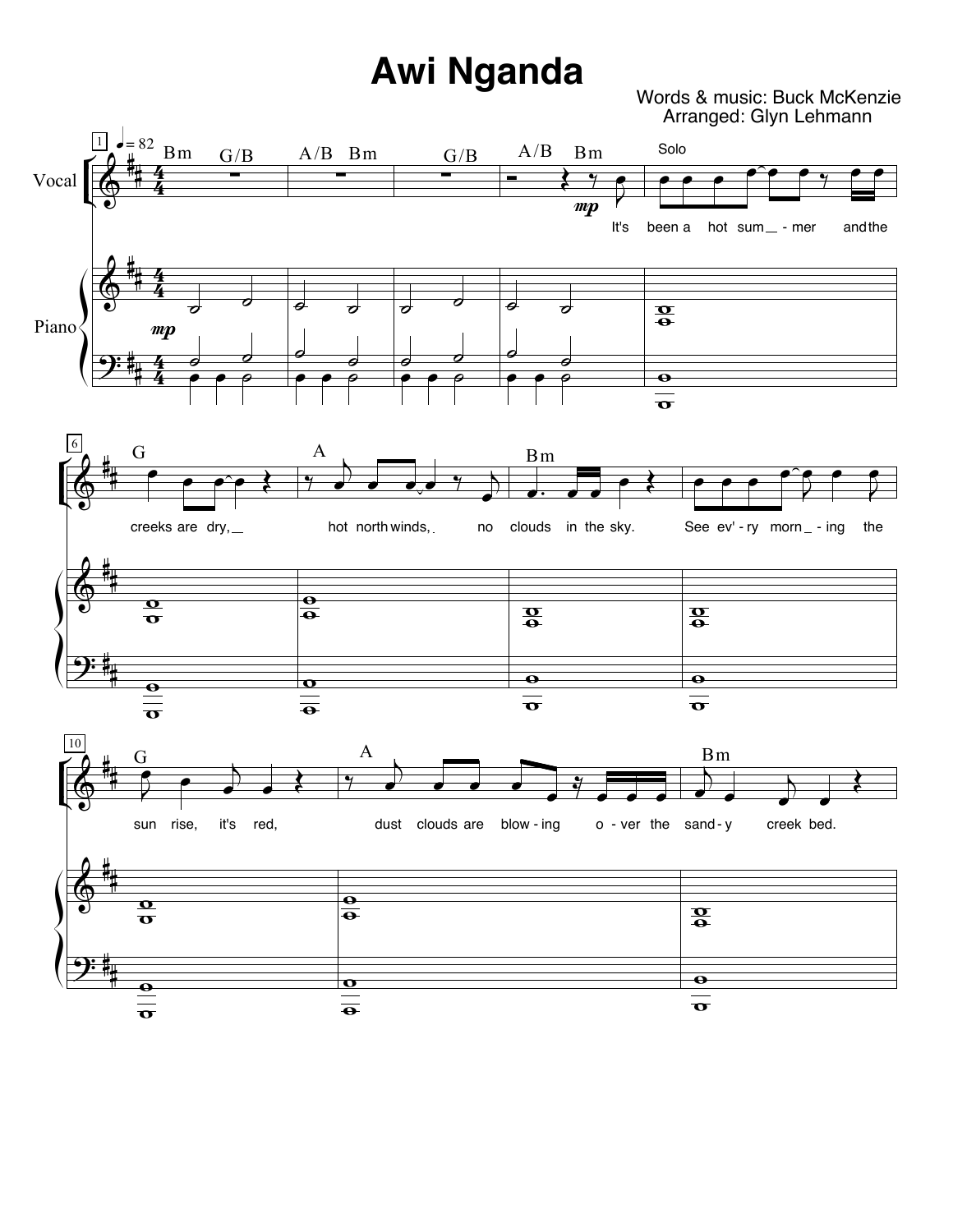

र्नु.

 $\exists$ 

 $\frac{\overline{a}}{\overline{b}}$ 

⋣

 $2.$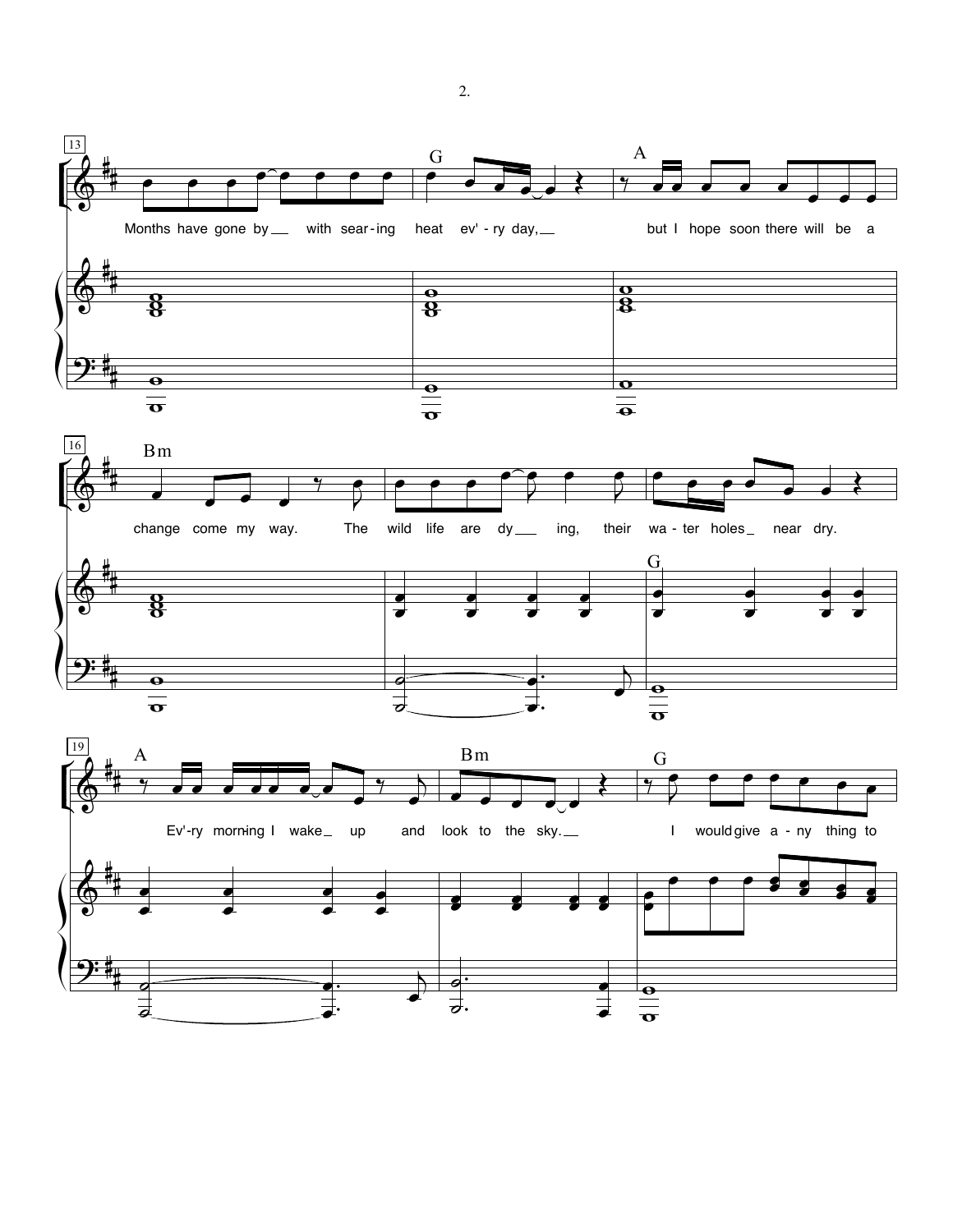



3.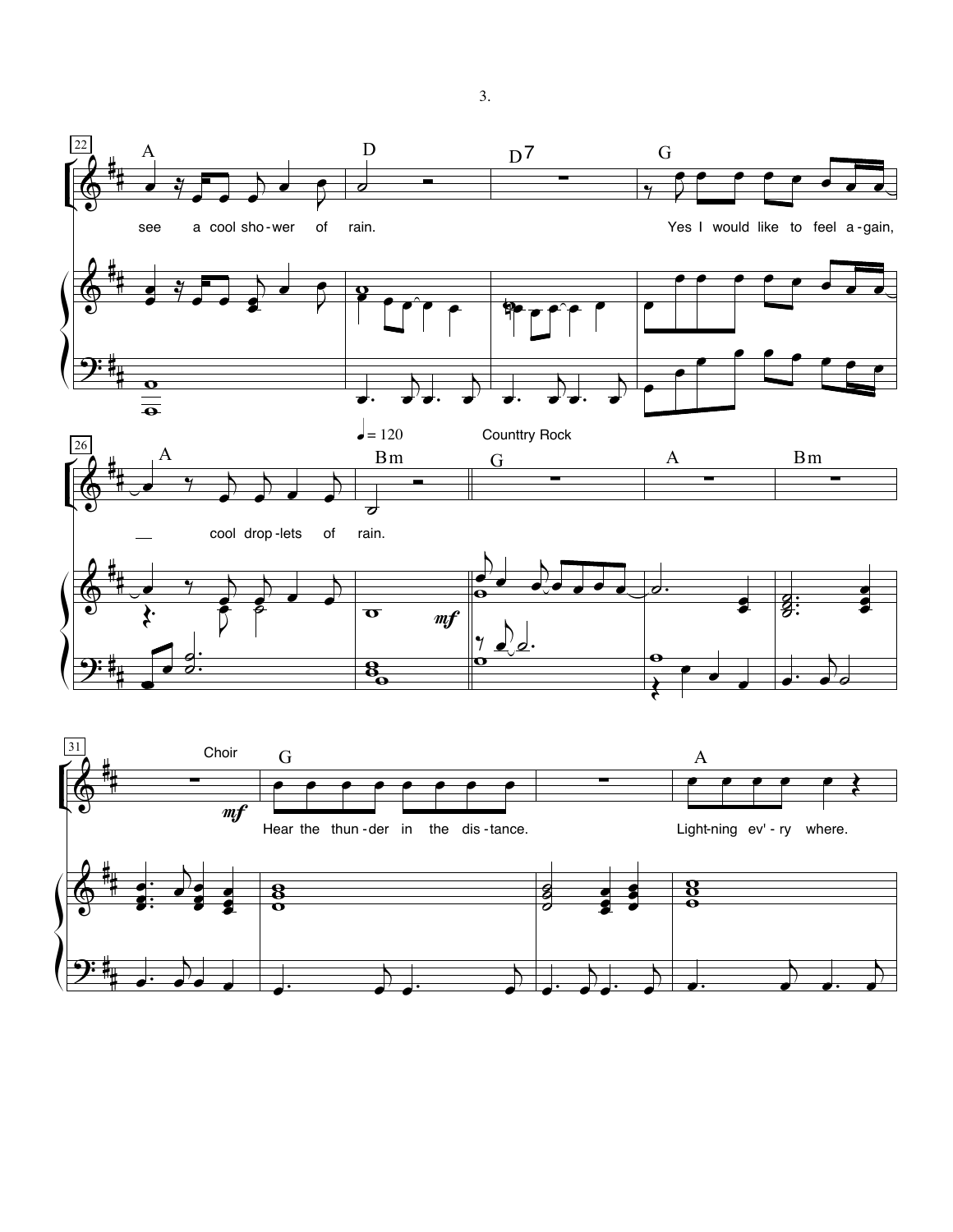



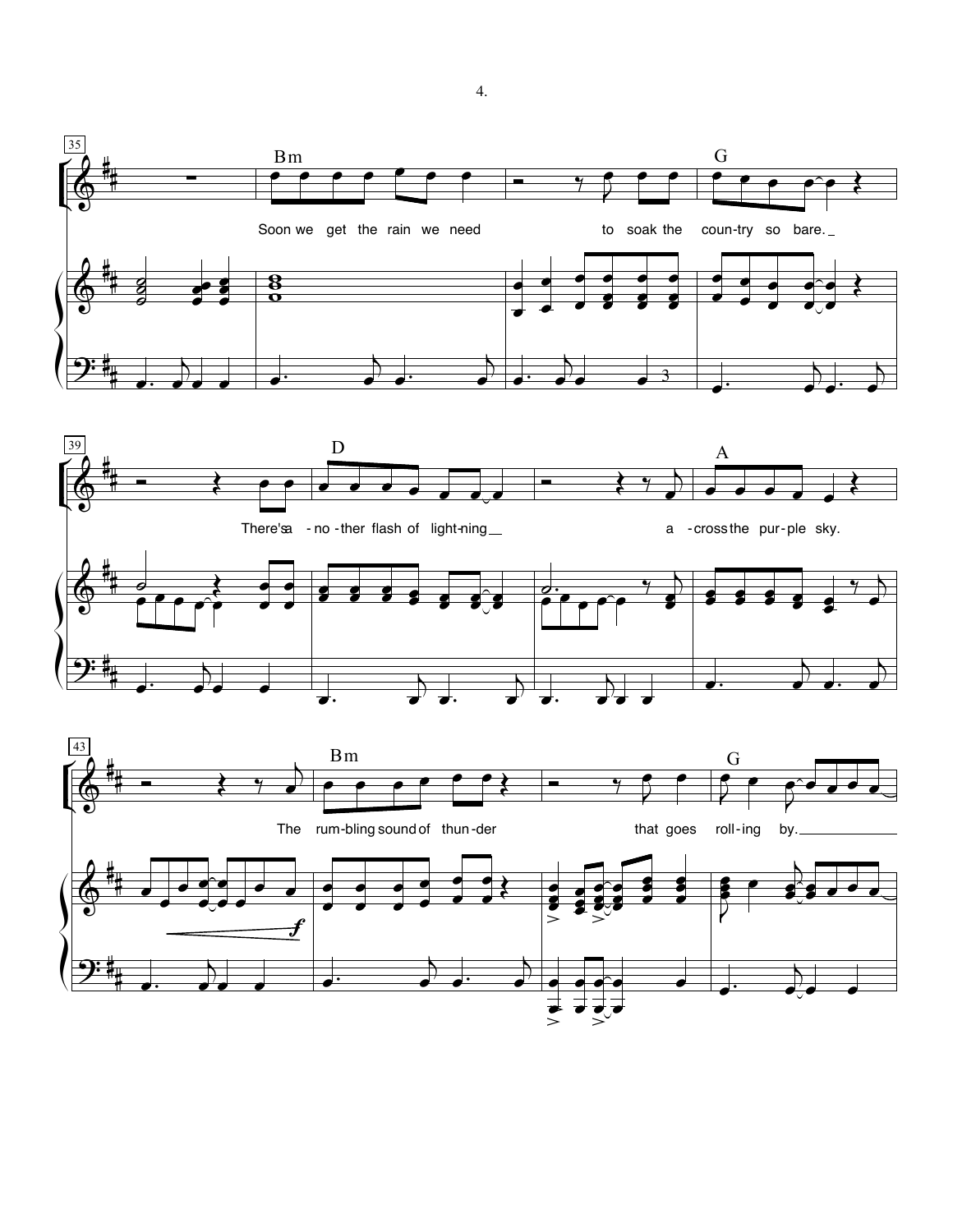





5.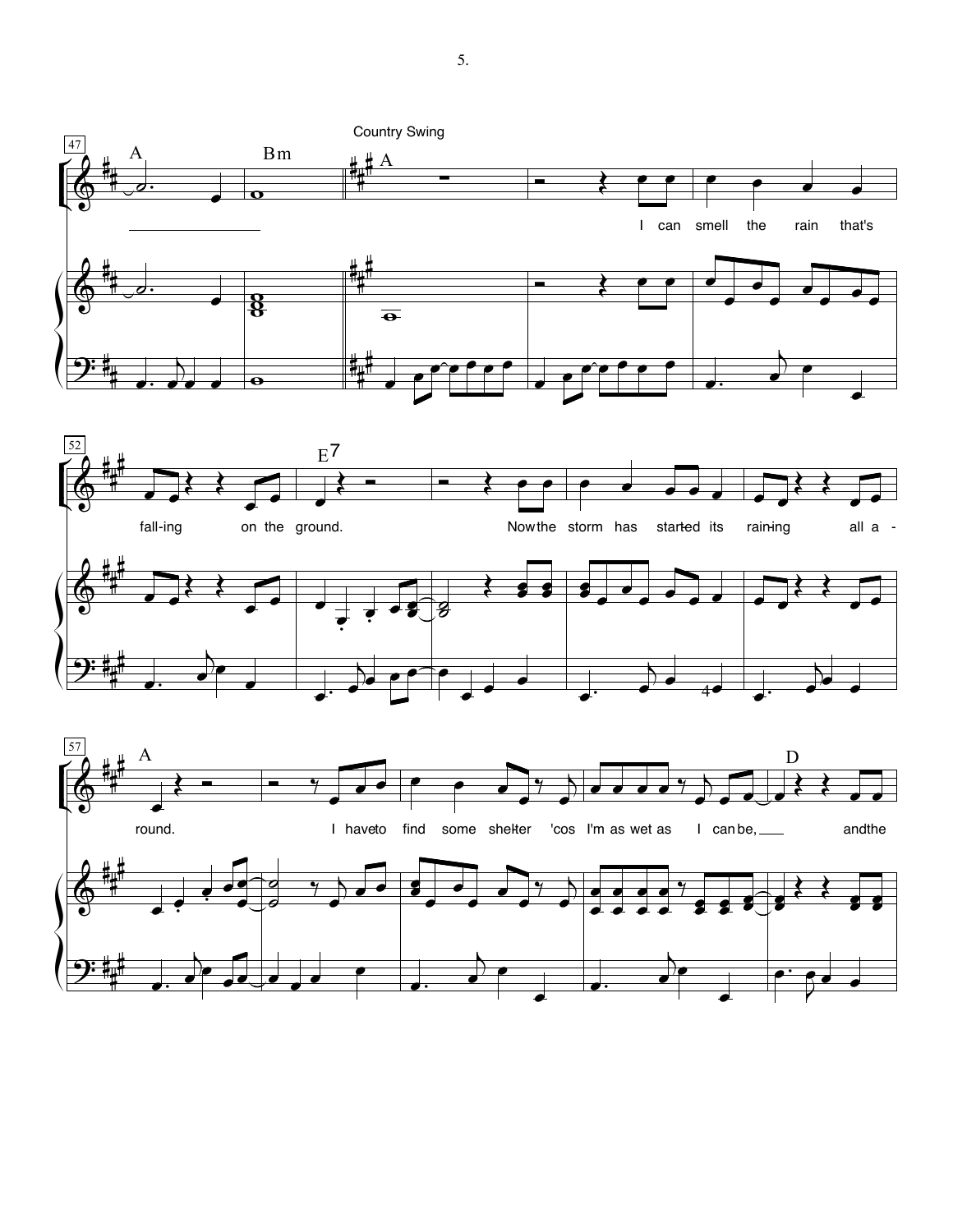



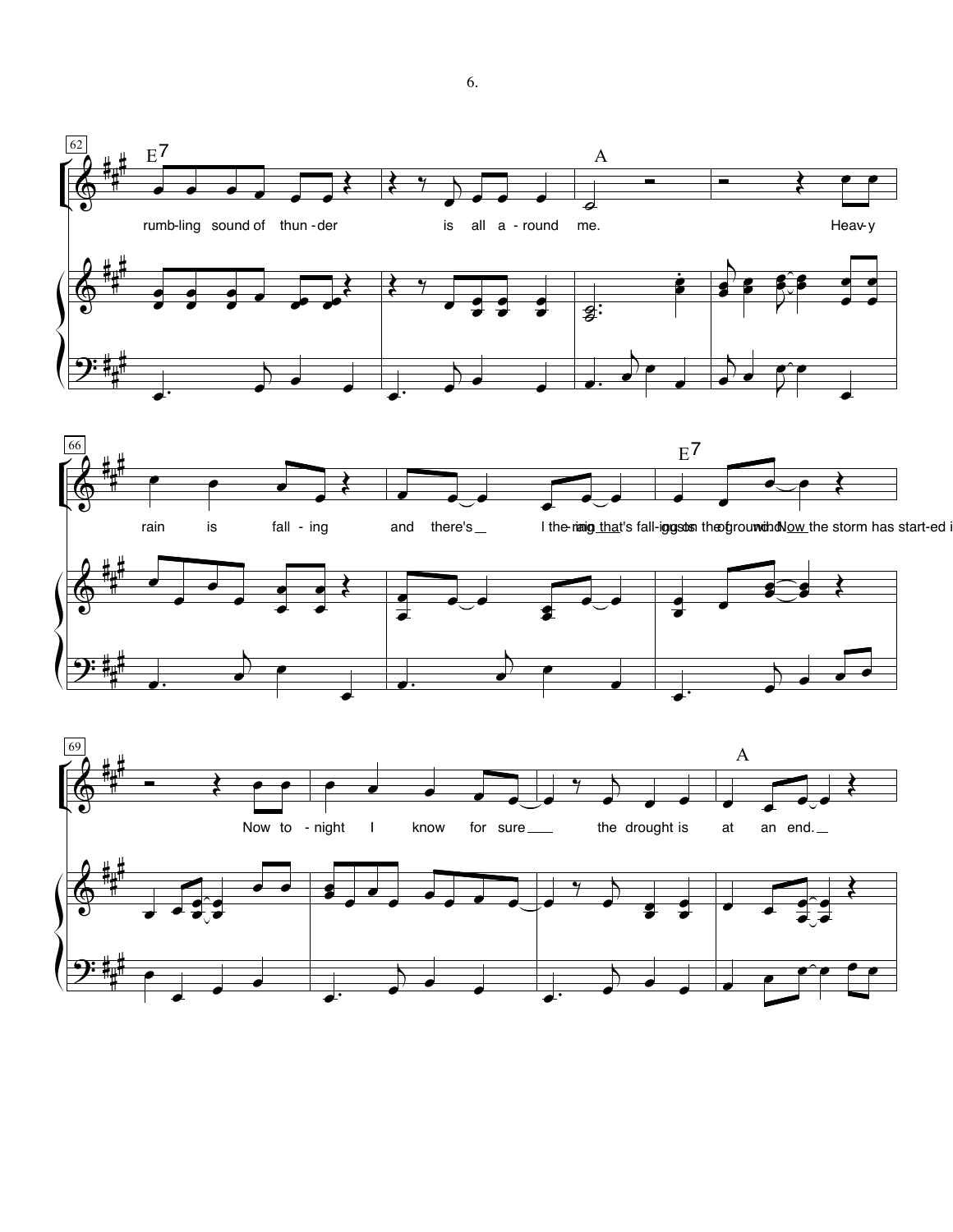



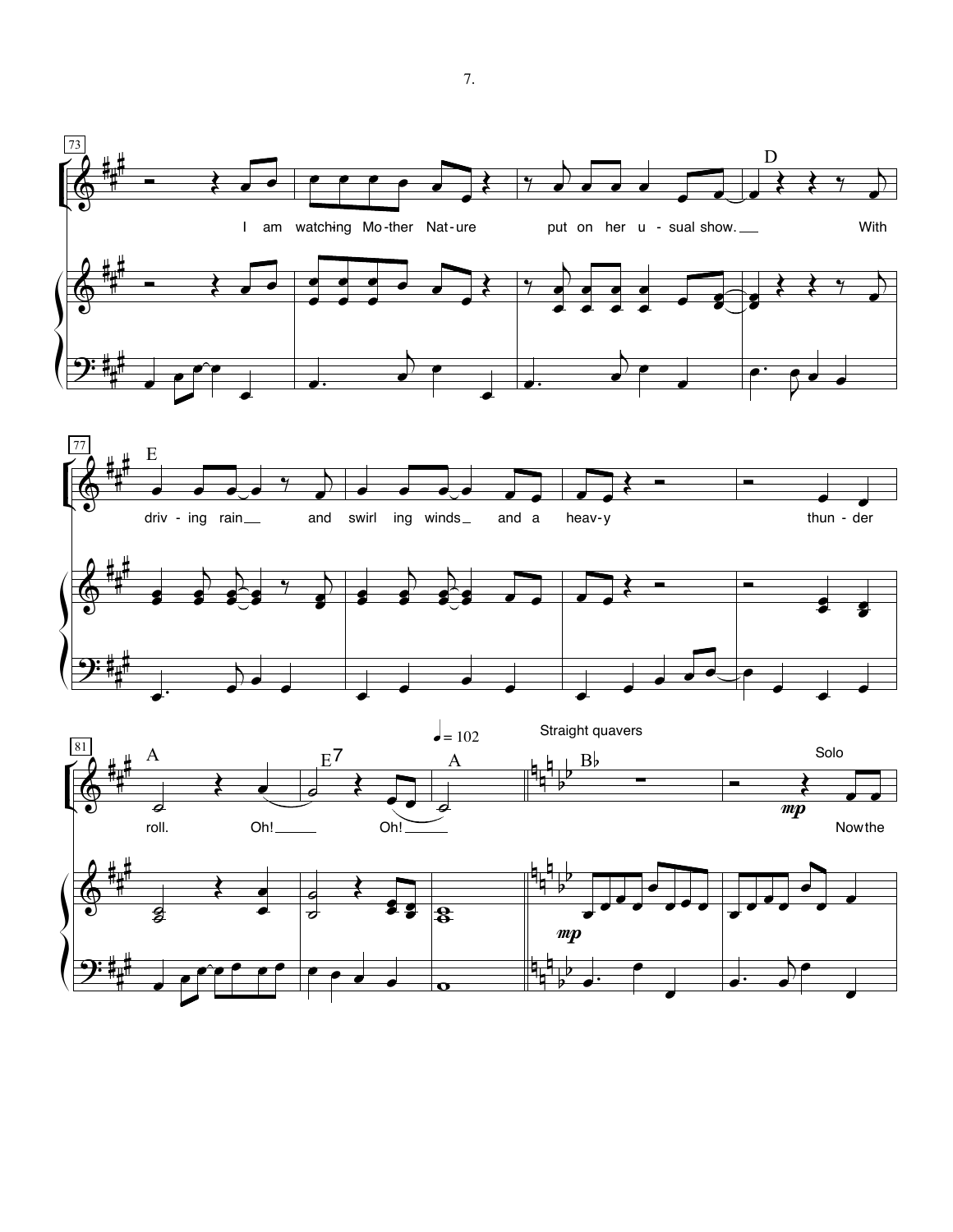



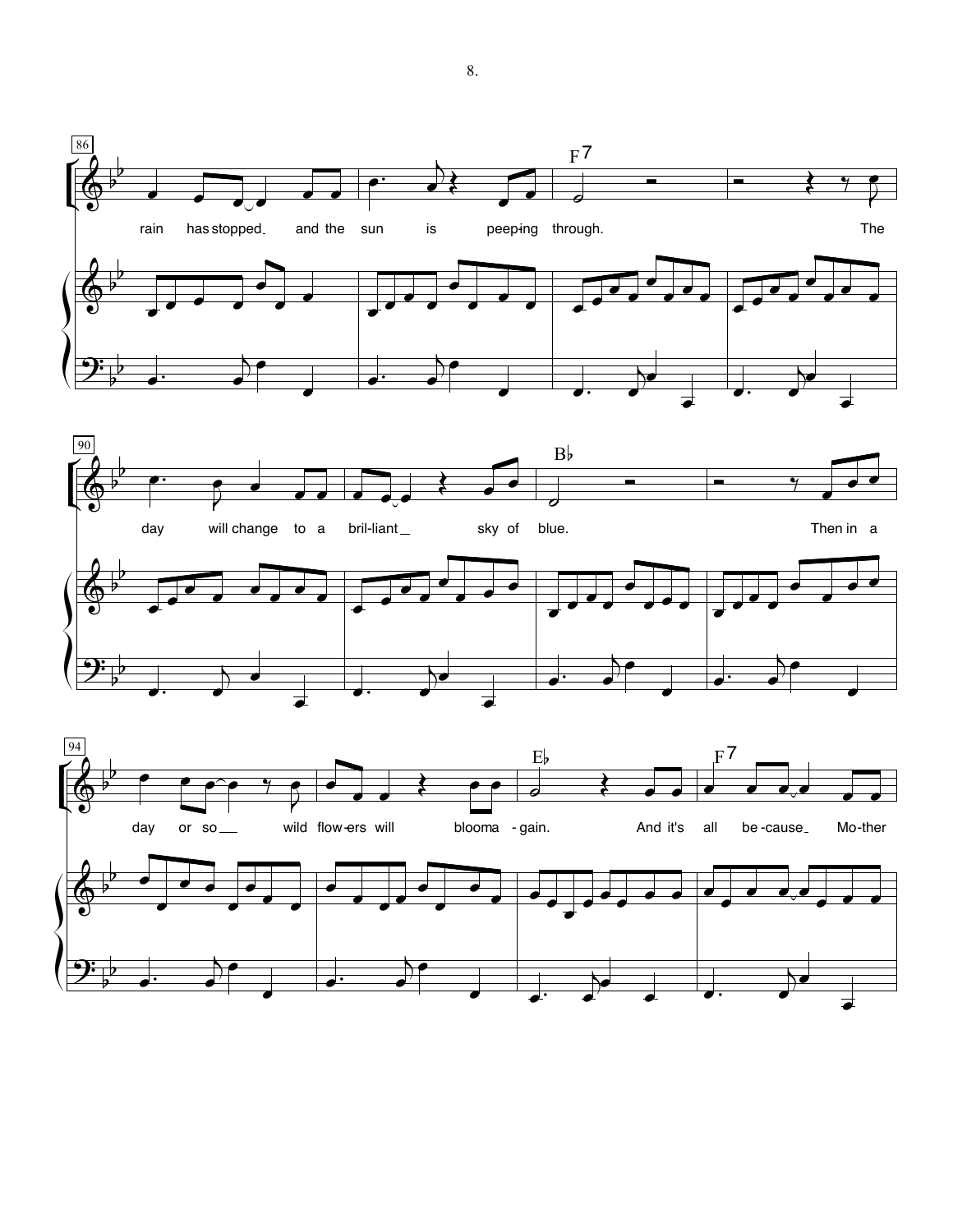